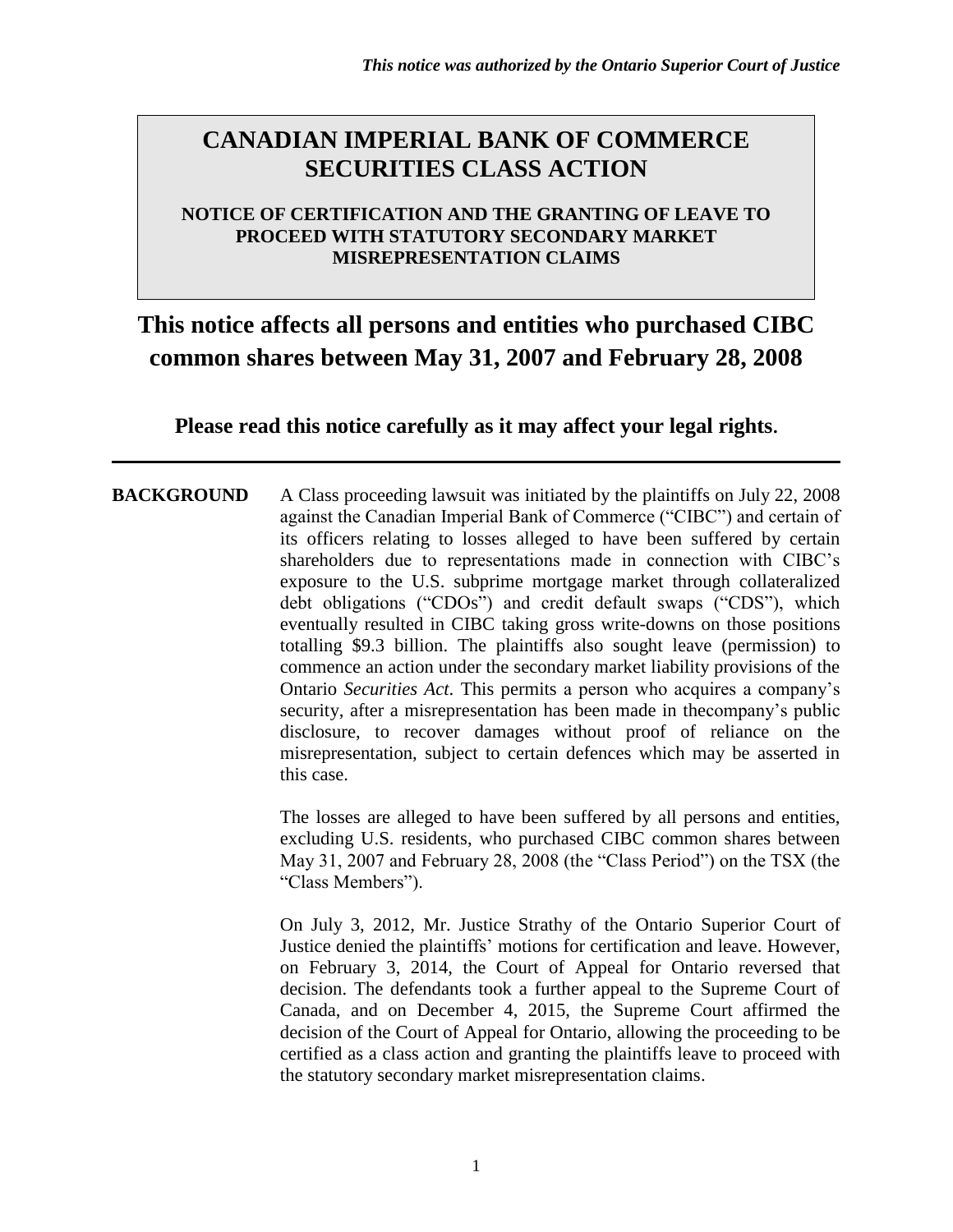Certification of the lawsuit as a class action and obtaining leave to proceed with the secondary market liability claims are procedural steps in the lawsuit and are not findings on the merits of the claims made. The defendants deny all allegations made by the plaintiffs and intend to defend this lawsuit.

# **WHO IS**

**INCLUDED?** The proceeding has been certified on behalf of the following class of persons and entities ("the Class" or "Class Members"):

### **All persons or entities, excluding U.S residents, who purchased Canadian Imperial Bank of Commerce ("CIBC") common shares between May 31, 2007 and February 28, 2008 on the TSX.**

The plaintiffs, Howard Green and Anne Bell, are the representatives of the Class in this litigation. The law firm of Rochon Genova LLP is Class Counsel in this action and represents the plaintiffs and the Class.

### **PARTICIPATING IN THE**

**LAWSUIT** Class Members who want to participate in this lawsuit are automatically included and do not need to do anything at this time.If the lawsuit is successful, you may be entitled to share in the amount of any award or settlement recovered.

> In order to determine if you are entitled to share in the award or settlement and the amount, if any, of your share, it may be necessary to conduct an individual determination. There may be costs payable by you if it is determined that you are not entitled to share in the award or settlement. You will have the opportunity to decide if you wish to proceed with such an individual assessment before that process begins; in other words, you will not incur any costs without making that decision for yourself.

> If you want more information about the lawsuit, please contact Class Counsel at the address listed below in the "Addition Information" section.

**OPTING OUT** Class Members who **do not** want to particulate in this lawsuit **must** opt out. "Opting Out" is the formal means by which a Class Member excludes him or herself from the lawsuit and means that s/he will no longer be bound by decisions reached in the case and will not be entitled to participate in the lawsuit, including any entitlement to potential financial recovery, whether by way of settlement or trial verdict.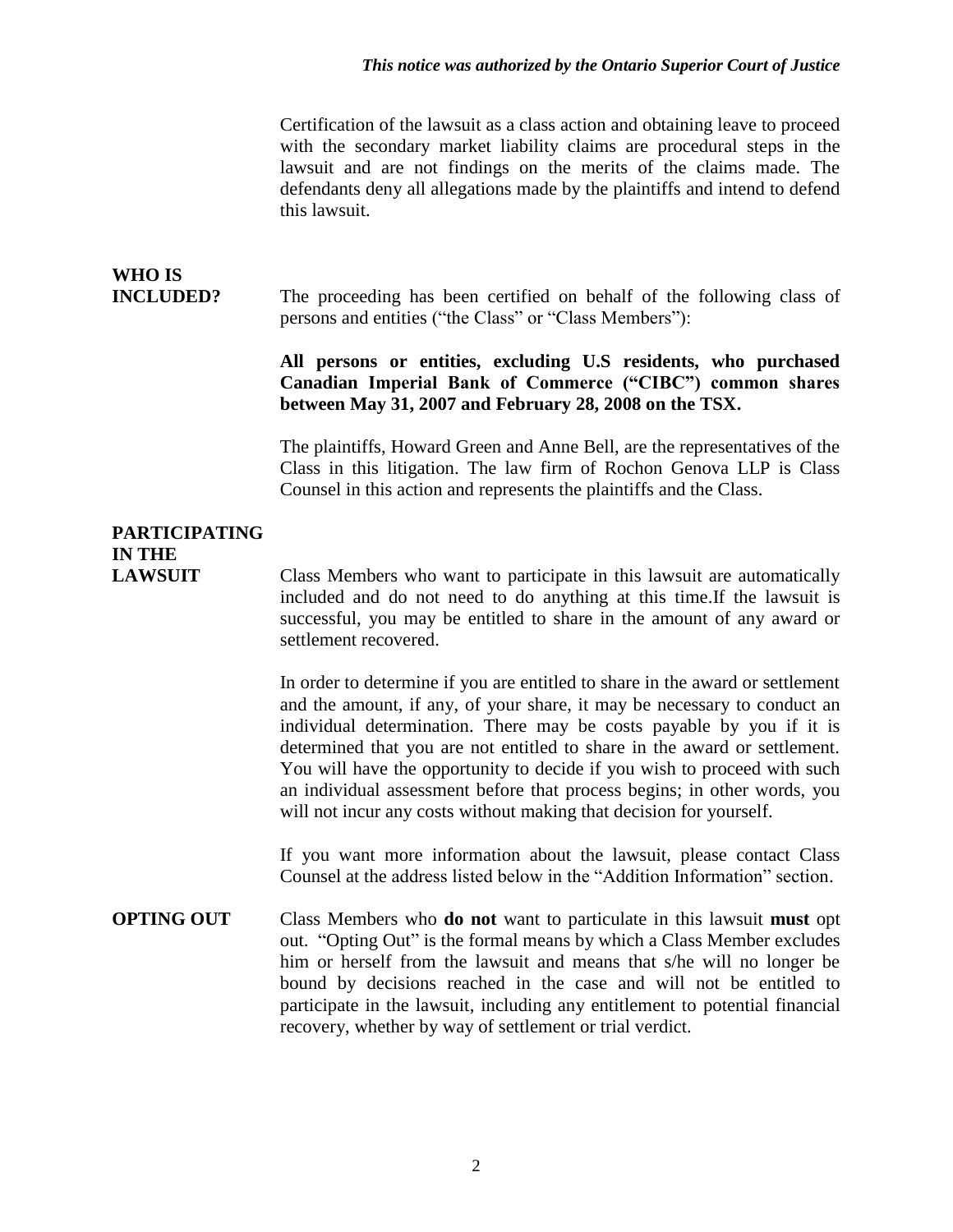**If you want to optout of the proceeding, you must send a signed letter stating that you elect to optout of the Class in the CIBC class action and provide the following additional information:**

- **(i) the date(s) on which you purchased CIBC securities;**
- **(ii) the number of securities purchased;**
- **(iii) the price at which you purchased CIBC securities; and**
- **(iv) your name, address, telephone number and signature.**

If you are submitting an optout request on behalf of a corporation or other entity, you must also state your position with that corporation or other entity, and provide your legal authority to bind the corporation or entity.

**In order for your optout request to be valid, it must be postmarked or received by the Notice Administrator at the address listed below, no later than January 3, 2017 and it must have all the information requested above.**

> Attention: CIBC Securities Class Action c/oCrawford Class Action Services Suite 3-505, 133 Weber St N Waterloo, ON N2J 3G9 Fax: 1-888-842-1332 Email: CIBCSecuritiesClassAction@crawco.ca

Each Class Member who does not optout of the Action will be bound by the terms of any judgment or settlement reached, whether favourable or not, and will not be allowed to prosecute an independent action against the defendants for any of the factual matters raised in the lawsuit.

No person may optout a minor or a mentally incapable member of the Class without permission of the courts after notice to The Children's Lawyer and/or the Public Guardian and Trustee, as appropriate.

### **HOW THE LAWSUIT WILL**

**PROCEED** A class action has two stages: the first stage will involve a trial of what are called the "Common Issues", which are listed below. At this stage, the court will be asked to decide a number of questions relating to the plaintiffs' allegations against the defendants.

> The decisions made on the common issues trial will determine what happens next: if the plaintiffs are not successful in establishing the defendants' liability on any of the common issues then, subject to anyappeals, the lawsuit will end and Class Members who have not opted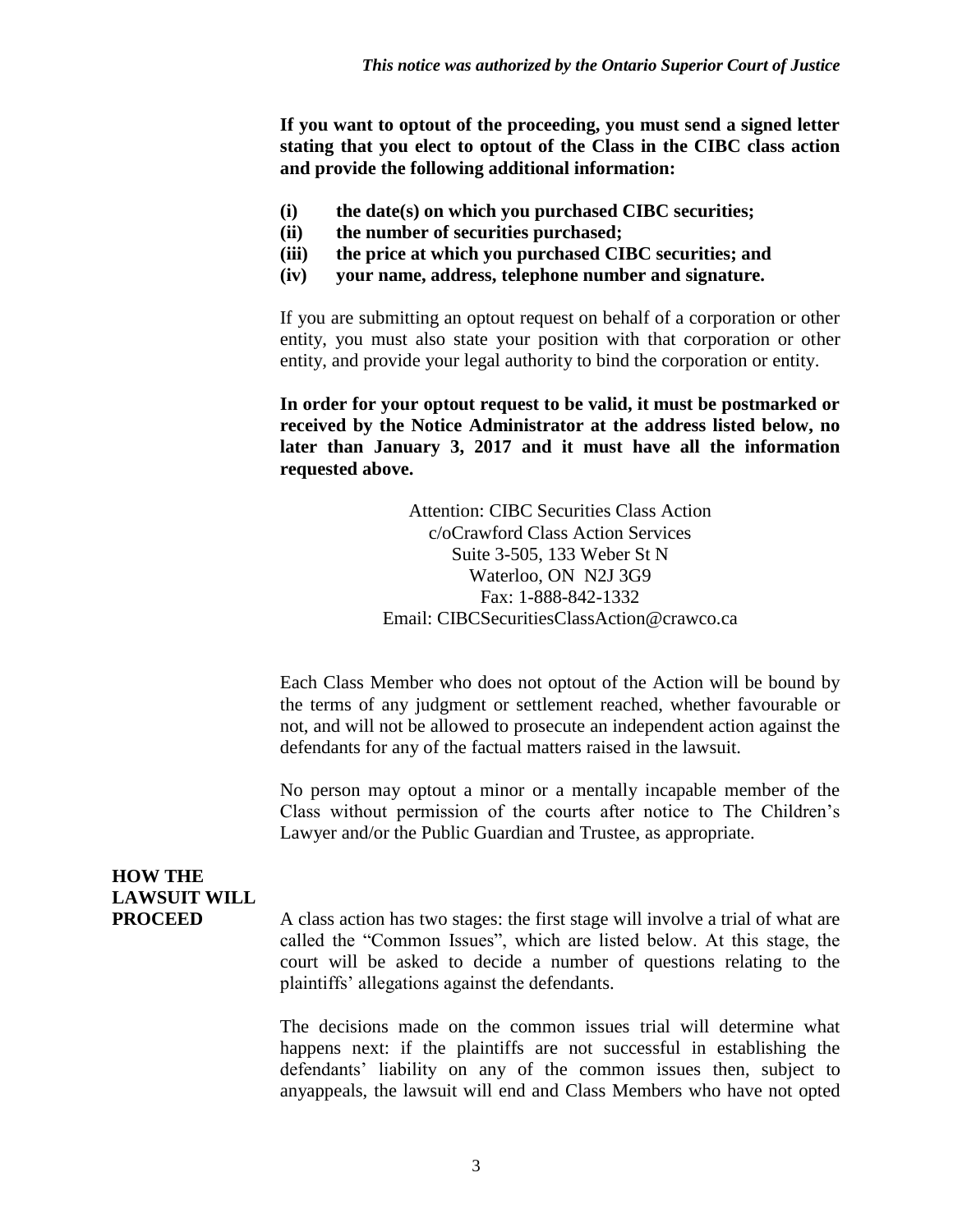out will not be able to bring subsequent lawsuits against the defendants in respect of the issues considered during the common issues trial.

If the plaintiffs are successful in establishing the defendants' liability on one or more of the common issues then, subject again to any appeals, the proceeding will move on to the second stage, in which the court will be asked to determine what, if any, damages (money) the Class is entitled to recover from the defendants.

The procedure for determining any compensation payable to individual Class Members will be determined at a later date by the Court and Class Members will receive instructions on how to proceed at that time. A settlement of the lawsuit is also always a possibility.

# **COMMON**

**ISSUES** The following are the common issues that will be decided by the Court at the common issues trial:

#### **Common law negligent misrepresentation issues certified as against CIBC:**

- 1. Did CIBC owe a duty of care to Class Members?
- 2. Did CIBC make representations, as set out in paragraphs 144 to 208 of the Second Amended Statement of Claim, concerning the overall extent of CIBC's CDO Exposure (as defined in the claim) and the extent of the impaired value of CIBC's CDO Portfolio and the hedges purchased to provide protection against the default of the RMBS and CDOs held directly and indirectly by CIBC during the Class Period, which were untrue, inaccurate or misleading? If so, what were the untrue, inaccurate or misleading representations made by CIBC, when, where and how?
- 3. Did CIBC make the representations described above negligently? If so, when, where and how were the representations made?
- 4. Were the representations described above publicly corrected? If so, when?
- 5. Did CIBC make the representations intending that the Class Members rely upon them in acquiring CIBC shares?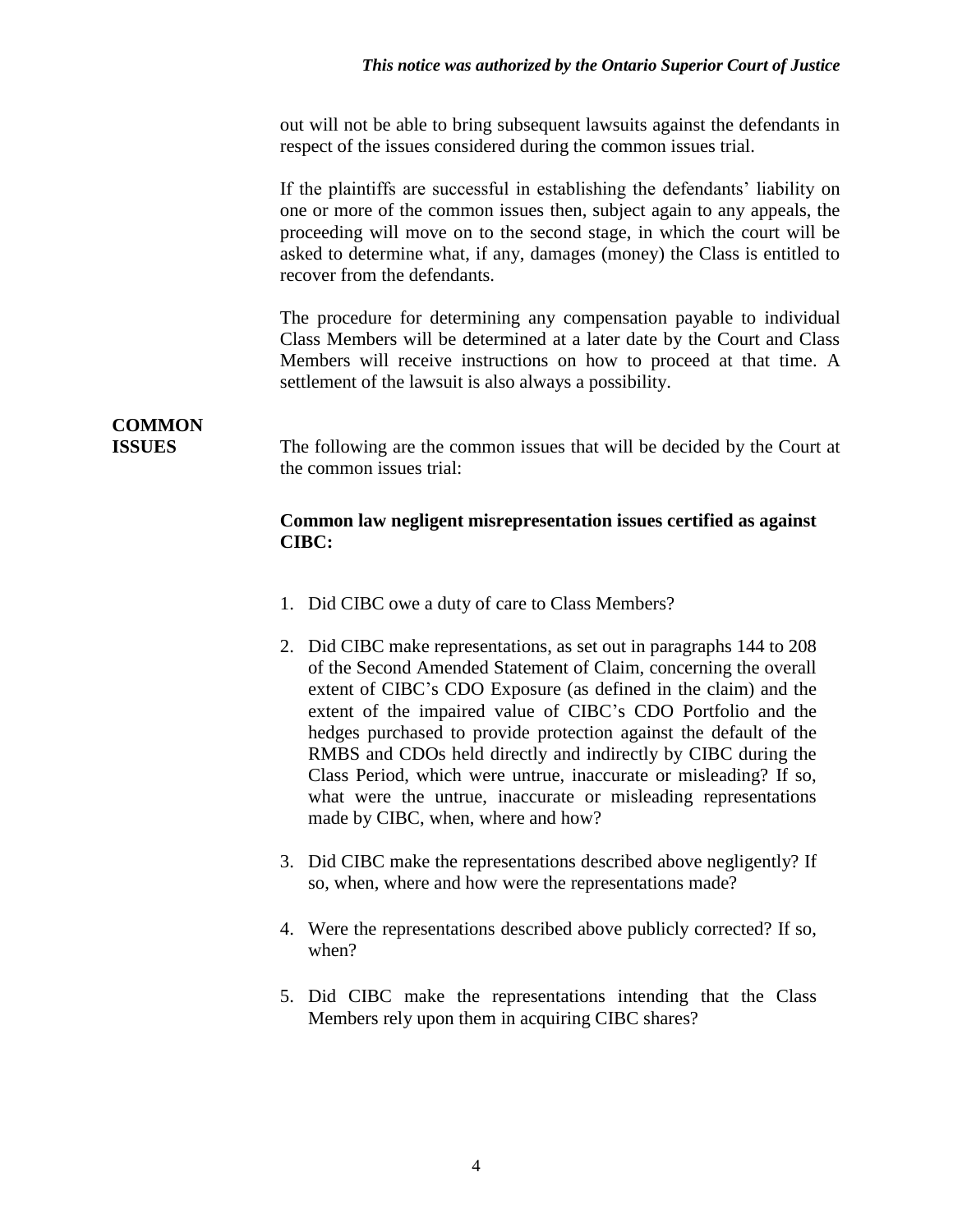#### **Issues on which leave to commence the statutory claim is granted:**

(a) the claim against CIBC and Brian Shaw in connection with the May 31, 2007 earnings conference call and against the three individual defendants who acquiesced in the statements made by Mr. Shaw;

(b) the claim against CIBC and Woods in connection with the August 30, 2007BNN interview;

(c) the claim against CIBC, McCaughey and Woods in connection with the core documents, namely Q2, Q3, Q4 and fiscal 2007 financial statements and reports.

#### **Common issues certified in the statutory action in respect of the above three misrepresentations on which leave is granted:**

- 6. Did some or all of the representations, as described above, made by CIBC and the Individual Defendants, or any of them, during the Class Period, constitute a misrepresentation within the meaning of [section](http://canlii.org/en/on/laws/stat/rso-1990-c-s5/latest/rso-1990-c-s5.html#sec138.3_smooth)  [138.3](http://canlii.org/en/on/laws/stat/rso-1990-c-s5/latest/rso-1990-c-s5.html#sec138.3_smooth) of the *[Securities Act](http://canlii.org/en/on/laws/stat/rso-1990-c-s5/latest/rso-1990-c-s5.html)*?
- 7. If the answer to (6) is yes, did the Individual Defendants, or any of them, authorize, permit, acquiesce in the release of any or all of the public oral statements or documents containing a misrepresentation within the meaning of [section 138.3](http://canlii.org/en/on/laws/stat/rso-1990-c-s5/latest/rso-1990-c-s5.html#sec138.3_smooth) of the *[Securities Act](http://canlii.org/en/on/laws/stat/rso-1990-c-s5/latest/rso-1990-c-s5.html)*?
- 8. If the answer to (6) is yes, did CIBC or the individual Defendants, or any of them, know that the non-core document as defined under the *[Securities Act](http://canlii.org/en/on/laws/stat/rso-1990-c-s5/latest/rso-1990-c-s5.html)* or the public oral statement contained a misrepresentation, or deliberately fail to acquire knowledge that the non-core document or public oral statement contained the misrepresentation, or are guilty of gross misconduct in connection with the release of the non-core document or the making of the public oral statement that contained the misrepresentation?
- 9. If the answer to (6) is yes, have the Defendants, or some of them, established a reasonable investigation or expert reliance defence under the *[Securities Act](http://canlii.org/en/on/laws/stat/rso-1990-c-s5/latest/rso-1990-c-s5.html)*?